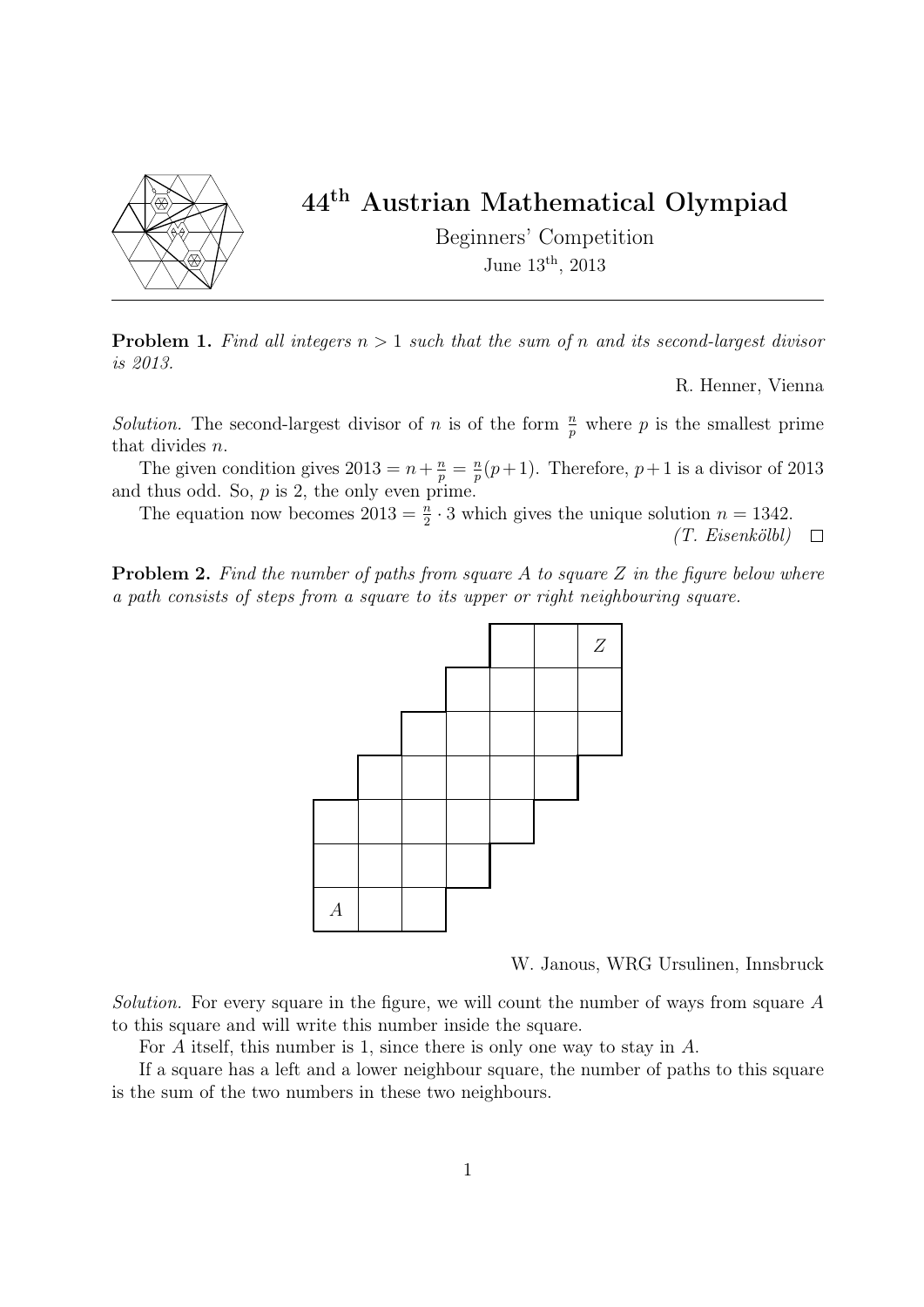

If a square has only one of these two neighbours, then all paths have to pass through this neighbour, so the number of ways from A is the same for the square and its neighbour.



Therefore, we can recursively fill the squares with the numbers of paths from A. We get the following result:

|              |              |                  |                | 81     | 243 | 486 |
|--------------|--------------|------------------|----------------|--------|-----|-----|
|              |              |                  | $27\,$         | 81     | 162 | 243 |
|              |              | $\boldsymbol{9}$ | $27\,$         | $54\,$ | 81  | 81  |
|              | $\sqrt{3}$   | $\overline{9}$   | 18             | $27\,$ | 27  |     |
| $1\,$        | $\sqrt{3}$   | $\!6\,$          | $\overline{9}$ | 9      |     |     |
| $\mathbf{1}$ | $\sqrt{2}$   | 3                | 3              |        |     |     |
| $\mathbf{1}$ | $\mathbf{1}$ | $\mathbf 1$      |                |        |     |     |

The final answer for the number of ways from  $A$  to  $Z$  is therefore 486.

 $(T. Eisenköll) \square$ 

**Problem 3.** Let a and b be real numbers with  $0 \le a, b \le 1$ . Prove that

$$
\frac{a}{b+1} + \frac{b}{a+1} \le 1
$$

and find the cases of equality.

K. Czakler, Vienna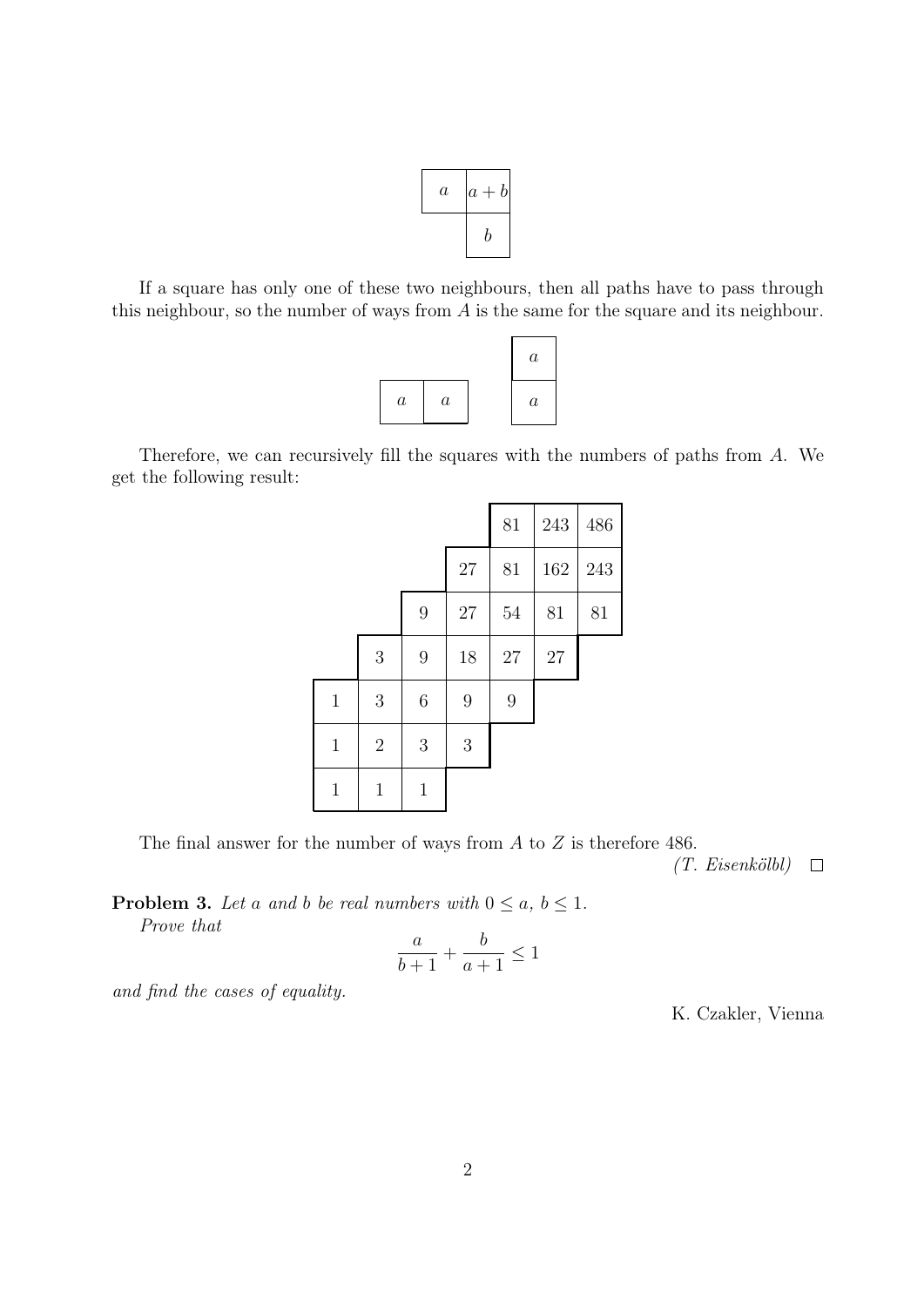Solution. We clear denominators to get

$$
a(a + 1) + b(b + 1) \le (a + 1)(b + 1),
$$
  
\n
$$
\Leftrightarrow \qquad a^2 + a + b^2 + b \le ab + a + b + 1,
$$
  
\n
$$
\Leftrightarrow \qquad a^2 - a + b^2 - b \le ab - a - b + 1,
$$
  
\n
$$
\Leftrightarrow \qquad a(a - 1) + b(b - 1) \le (a - 1)(b - 1),
$$
  
\n
$$
\Leftrightarrow \qquad (1 - a)(1 - b) + a(1 - a) + b(1 - b) \ge 0.
$$

The three terms on the left-hand side of the last inequality are clearly all positive or zero for  $0 \leq a, b \leq 1$ .

For equality to hold, all three terms have to be zero, that is,  $a = 1$  or  $b = 1$  and  $a, b \in \{0, 1\}.$ 

This gives the three pairs  $(a, b) = (1, 0), (a, b) = (0, 1)$  and  $(a, b) = (1, 1)$ . (T. Eisenkölbl)  $\Box$ 

Problem 4. Let ABC be an acute triangle and D be a point on the altitude through C. Prove that the mid-points of the line segments AD, BD, BC and AC form a rectangle. G. Anegg, Innsbruck

Solution. The problem is represented in the following figure:



We denote with  $M_{XY}$  the mid-point of the line segment  $XY$ .

Using the intercept theorem, we deduce that

- $M_{AD}M_{BD}$  is parallel to  $AB$ .
- $M_{AC}M_{BC}$  is parallel to  $AB$ .
- $M_{AC}M_{AD}$  is parallel to  $CD$ .
- $M_{BC}M_{BD}$  is parallel to CD.